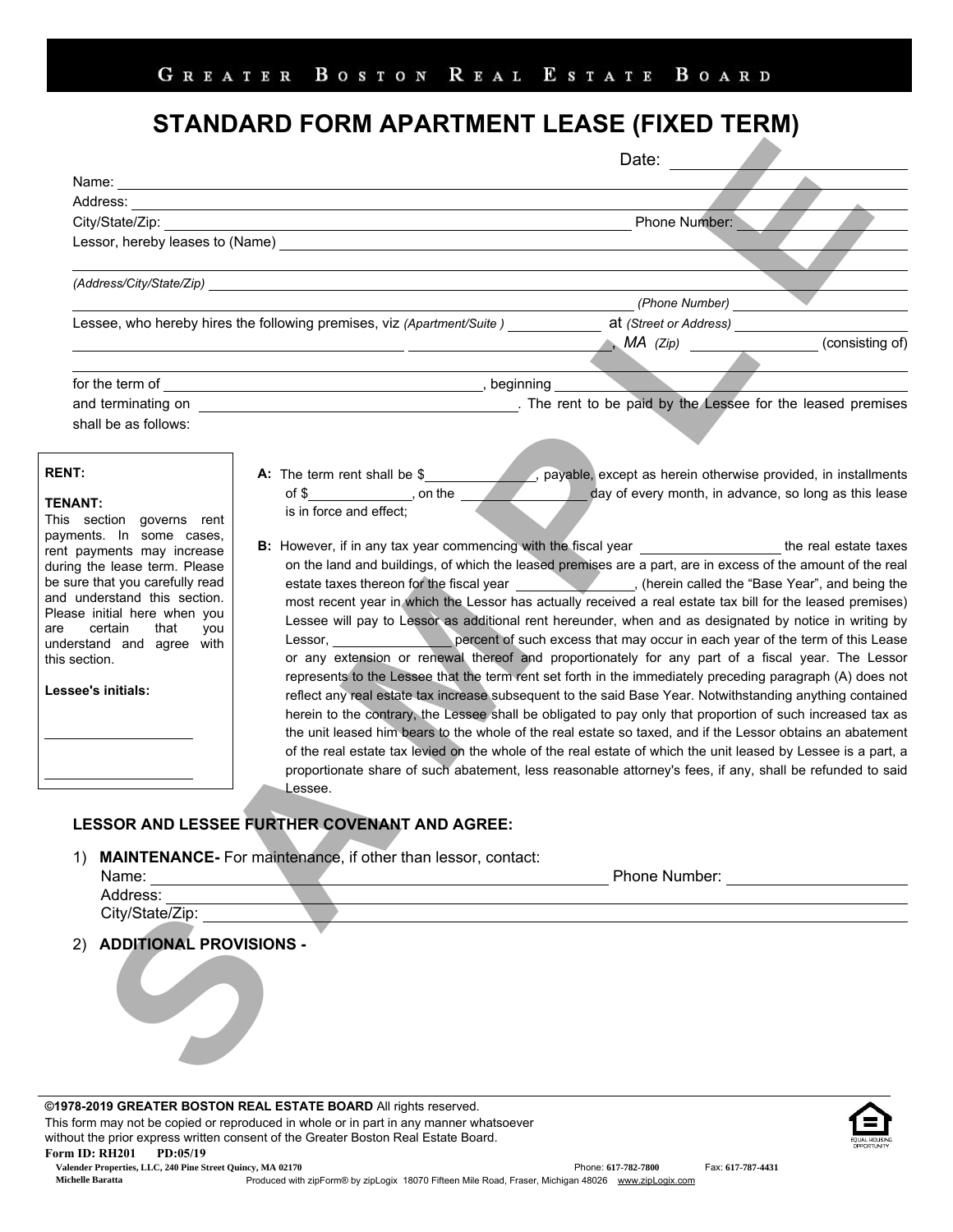| 3. Heat and Other<br><b>Utilities</b><br><b>TENANT:</b><br>This section governs<br>utility payments. Be<br>sure to discuss with the<br>Lessor those payments<br>which will be required of<br>you for this apartment.<br>4. Attached Forms<br>5. Care Of Premises | The Lessee shall pay, as they become due, all bills for electricity and other utilities, whether they are used for furnishing heat or other<br>purposes, that are furnished to the leased premises and presently separately metered, as well as for fuel oil kept in a separate tank which<br>serves only the leased premises. The Lessor agrees to furnish reasonably hot and cold water and reasonable heat during the regular<br>heating season (except to the extent supplied through utilities metered to the leased premises or fuel oil kept in a separate tank as stated<br>above), but the failure of the Lessor to provide any of the foregoing items to any specific degree, quantity, quality, or character due to any<br>causes beyond the reasonable control of the Lessor, such as accident, restriction by City, State or Federal regulations, or during<br>necessary repairs to the apparatus shall not (subject to applicable law) form a basis of any claim for damages against the Lessor. If<br>legally permitted, utility meters may consist of submeters installed to allocate charges incurred by the Lessor. Payment by the Lessee<br>for water and sewer service is subject to the provisions of the attached Water and Sewer Submetering Addendum.<br>The forms, if any, attached hereto are incorporated herein by reference.<br>The Lessee shall not paint, decorate or otherwise embellish and/or change and shall not make nor suffer any additions or<br>alterations to be made in or to the leased premises without the prior written consent of the Lessor, nor make nor suffer any strip<br>or waste, nor suffer the heat or water to be wasted, and at the termination of this lease shall deliver up the leased premises and<br>all property belonging to the Lessor in good, clean and tenantable order and condition, reasonable wear and tear excepted. No<br>washing machine, air-conditioning unit, space heater, clothes dryer, television or other aerials, or other like equipment shall be                                                                                                                                                                                                                                                                                                                                                                                                                                                                                                                                                                                   |
|------------------------------------------------------------------------------------------------------------------------------------------------------------------------------------------------------------------------------------------------------------------|----------------------------------------------------------------------------------------------------------------------------------------------------------------------------------------------------------------------------------------------------------------------------------------------------------------------------------------------------------------------------------------------------------------------------------------------------------------------------------------------------------------------------------------------------------------------------------------------------------------------------------------------------------------------------------------------------------------------------------------------------------------------------------------------------------------------------------------------------------------------------------------------------------------------------------------------------------------------------------------------------------------------------------------------------------------------------------------------------------------------------------------------------------------------------------------------------------------------------------------------------------------------------------------------------------------------------------------------------------------------------------------------------------------------------------------------------------------------------------------------------------------------------------------------------------------------------------------------------------------------------------------------------------------------------------------------------------------------------------------------------------------------------------------------------------------------------------------------------------------------------------------------------------------------------------------------------------------------------------------------------------------------------------------------------------------------------------------------------------------------------------------------------------------------------------------------------------------------------------------------------------------------------------------------------------------------------------------------------------------------------------------------------------------------------------------------------------------------------------------------------------------------------------------------------------------------------------------------------------------------------|
| 6. Cleanliness                                                                                                                                                                                                                                                   | installed without the prior written consent of the Lessor. No waterbeds shall be permitted in the leased premises.<br>The Lessee shall maintain the leased premises in a clean condition. He shall not sweep, throw, or dispose of, nor permit to be<br>swept, thrown or disposed of, from said premises nor from any doors, windows, balconies, porches or other parts of said<br>building, any dirt, waste, rubbish or other substance or article into any other parts of said building or the land adjacent thereon,<br>except in proper receptacles and except in accordance with the rules of the Lessor.                                                                                                                                                                                                                                                                                                                                                                                                                                                                                                                                                                                                                                                                                                                                                                                                                                                                                                                                                                                                                                                                                                                                                                                                                                                                                                                                                                                                                                                                                                                                                                                                                                                                                                                                                                                                                                                                                                                                                                                                             |
| 7. Definitions                                                                                                                                                                                                                                                   | The words "Lessor" and "Lessee" as used herein shall include their respective heirs, executors, administrators, successors,<br>representatives and assigns, agents and servants; and the words "he", "his" and "him" where applicable shall apply to the Lessor or<br>Lessee regardless of sex, number, corporate entity, trust or other body. If more than one party signs as Lessee hereunder, the<br>covenants, conditions and agreements herein of the Lessee shall be the joint and several obligations of each such party.                                                                                                                                                                                                                                                                                                                                                                                                                                                                                                                                                                                                                                                                                                                                                                                                                                                                                                                                                                                                                                                                                                                                                                                                                                                                                                                                                                                                                                                                                                                                                                                                                                                                                                                                                                                                                                                                                                                                                                                                                                                                                           |
| 8. Delivery Of<br><b>Premises</b>                                                                                                                                                                                                                                | In the event the Lessor is not able through no fault of his own to deliver the leased premises to the Lessee at the time called for<br>herein, the rent shall be abated on a pro rata basis until such time as occupancy can be obtained, which abatement shall<br>constitute full settlement of all damages caused by such delay, or the Lessor, at his election, shall be allowed reasonable time<br>to deliver possession of the leased premises, and if he cannot deliver such possession within 30 days from the beginning of<br>said term, either the Lessor or Lessee may then terminate this lease by giving written notice to the other and any payment<br>made under this lease shall be forthwith refunded. Lessee hereby authorizes and empowers Lessor to institute proceedings to<br>recover possession of the premises on behalf of and in the name of Lessee.                                                                                                                                                                                                                                                                                                                                                                                                                                                                                                                                                                                                                                                                                                                                                                                                                                                                                                                                                                                                                                                                                                                                                                                                                                                                                                                                                                                                                                                                                                                                                                                                                                                                                                                                              |
| 9. Eminent Domain                                                                                                                                                                                                                                                | If the lease premises, or any part thereof, or the whole or any part of the building of which they are a part, shall be taken for any<br>purpose by exercise of the power of eminent domain or condemnation, or by action of the city or other authorities or shall receive<br>any direct or consequential damage for which the Lessor or Lessee shall be entitled to compensation by reason of anything lawfully<br>done in pursuance of any public authority after the execution hereof and during said term, or any extension of renewal thereof, then<br>at the option of either the Lessor or the Lessee, this lease and said term shall terminate and such option may be exercised in the<br>case of any such taking, notwithstanding the entire interest of the Lessor and the Lessee may have been divested by such taking.<br>Said option to terminate shall be exercised by either the Lessor or the Lessee, by giving a written notice of exercise of such option<br>to terminate in the manner described in Section 17 of this lease. Said option to terminate shall not be exercised by either party (a)<br>earlier than the effective date of taking, nor (b) later than thirty (30) days after the effective date of taking. The mailing of the notice<br>of exercise as set forth hereinabove shall be deemed to be the exercise of said option; and upon the giving of such notice, this lease<br>shall be terminated as of the date of the taking. If this lease and said term are not so terminated, then in case of any such taking or<br>destruction of or damage to the leased premises, rendering the same or any part thereof unfit for use and occupation, a just<br>proportion of the rent hereinbefore reserved, according to the nature and extent of the damage to the leased premises, shall be<br>suspended or abated until, in the case of such taking, what may remain of the leased premises, shall have been put in proper<br>condition for use and occupation. The Lessee hereby assigns to the Lessor any and all claims and demands for damages on<br>account of any such taking or for compensation for anything lawfully done in pursuance of any public authority, and covenants with<br>the Lessor that the Lessee will from time to time execute and deliver to the Lessor such further instruments of assignment of any<br>such claims and demands as the Lessor shall request, provided however that the Lessee does not assign to the Lessor any claims<br>based upon Lessee's personal property or other improvements installed by Lessee with Lessor's written permission. |
| 10. Fire, Other<br>Casualty                                                                                                                                                                                                                                      | If the leased premises, or any part thereof, or the whole or a substantial part of the building of which they are a part, shall be<br>destroyed or damaged by fire or other casualty after the execution hereof and during said term, or any extension or renewal<br>thereof, then this lease and said term shall terminate at the option of the Lessor by notice to the Lessee. If this lease and said<br>term are not so terminated, then in case of any such destruction of or damage to the leased premises, or to the common areas<br>of the building customarily used by the Lessee for access to and egress from the leased premises, rendering the same or any<br>part thereof unfit for use and occupation, a just proportion of the rent hereinbefore reserved, according to the nature and extent<br>of the damage to the leased premises, shall be suspended or abated until the leased premises shall have been put in proper<br>condition for use and occupation. If the leased premises or such common areas have not been restored by the Lessor to<br>substantially their former condition for use and occupancy within thirty days after the damage occurred, the Lessee may<br>terminate this lease by giving notice to the Lessor within thirty days following the termination of the thirty day period within<br>which the Lessor failed to restore. If either party gives notice of intention to terminate under this section, this lease shall<br>terminate on the last day of the then-current monthly rental period.                                                                                                                                                                                                                                                                                                                                                                                                                                                                                                                                                                                                                                                                                                                                                                                                                                                                                                                                                                                                                                                                              |
| 11. Disturbance,<br><b>Illegal Use</b>                                                                                                                                                                                                                           | Neither the Lessee nor his family, friends, relatives, invitees, visitors, agents or servants shall make or suffer any unlawful,<br>noisy or otherwise offensive use of the leased premises, nor commit or permit any nuisance to exist thereon, nor cause<br>damage to the leased premises, nor create any substantial interference with the rights, comfort, safety or enjoyment of the<br>Lessor or other occupants of the same or any other apartment, nor make any use whatsoever thereof than as and for a private<br>residence. No signs or other articles shall be hung or shaken from or affixed to the windows, doors, porches, balconies, or<br>exterior walls or placed upon the exterior windowsills without the Lessor's prior written consent in each instance.                                                                                                                                                                                                                                                                                                                                                                                                                                                                                                                                                                                                                                                                                                                                                                                                                                                                                                                                                                                                                                                                                                                                                                                                                                                                                                                                                                                                                                                                                                                                                                                                                                                                                                                                                                                                                                             |
| 12. Governmental<br><b>Regulations</b>                                                                                                                                                                                                                           | The Lessor shall be obligated to fulfill all of the Lessor's obligations hereunder to the best of the Lessor's ability but the<br>Lessee's obligations, covenants and agreements hereunder shall not (subject to applicable law) be affected, impaired or<br>excused because the Lessor is unable to supply or is delayed in supplying any service or is unable to make or is delayed in<br>making any repairs, additions, alterations or decorations, or is unable to supply or is delayed in supplying any equipment or<br>fixtures, if Lessor is prevented or delayed from doing so because of any law or governmental action or any order, rule or<br>regulation of any governmental agency, which is beyond the Lessor's reasonable control.                                                                                                                                                                                                                                                                                                                                                                                                                                                                                                                                                                                                                                                                                                                                                                                                                                                                                                                                                                                                                                                                                                                                                                                                                                                                                                                                                                                                                                                                                                                                                                                                                                                                                                                                                                                                                                                                          |

Produced with zipForm® by zipLogix 18070 Fifteen Mile Road, Fraser, Michigan 48026 www.zipLogix.com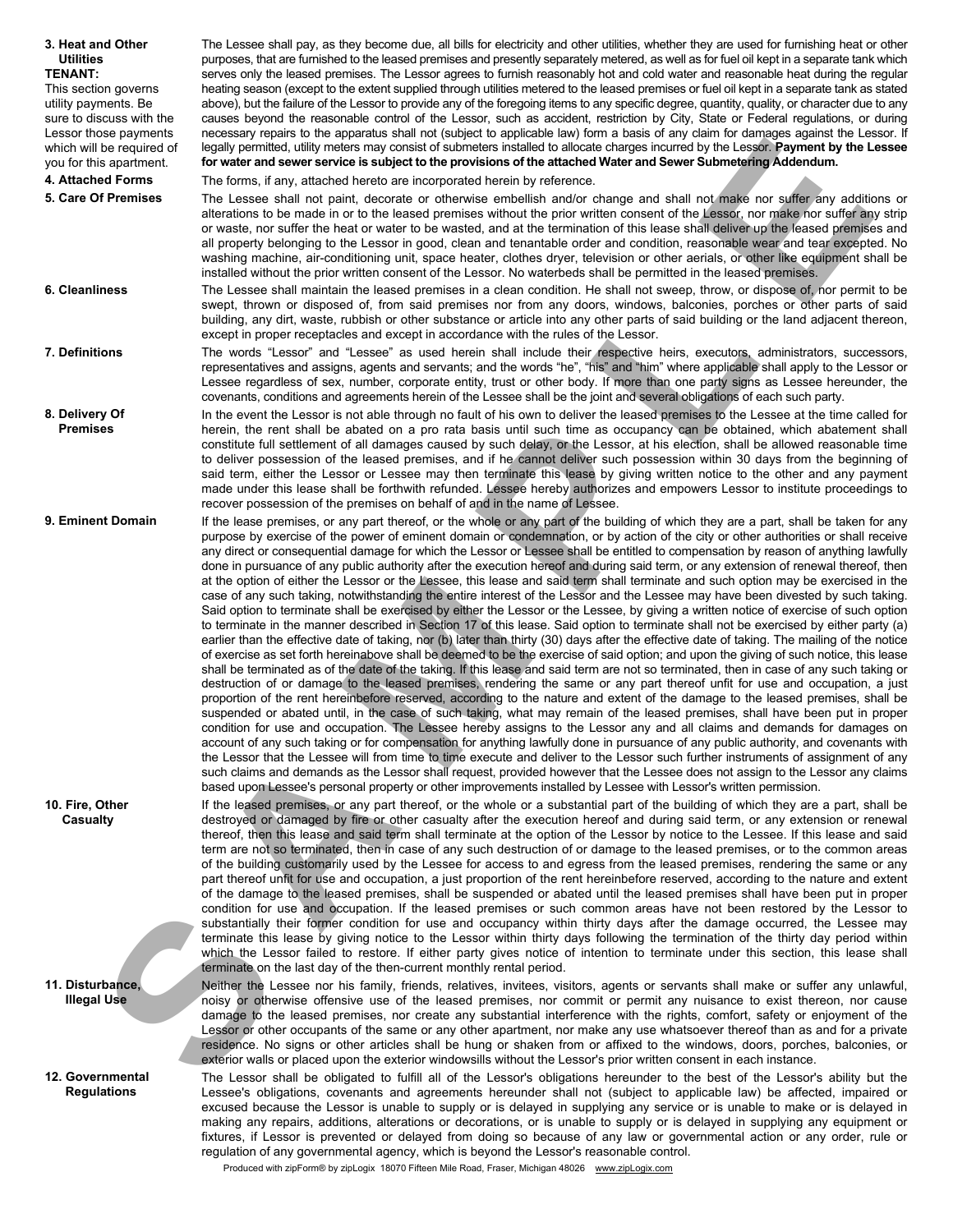| 13. Common Areas                                                      | No receptacles, vehicles, baby carriages or other articles or obstructions shall be placed in the halls or other common areas or<br>passageways.                                                                                                                                                                                                                                                                                                                                                                                                                                                                                                                                                                                                                                                                                                                                                                                                                                                                                                                                                                                                                                                                                                                                                                                                |
|-----------------------------------------------------------------------|-------------------------------------------------------------------------------------------------------------------------------------------------------------------------------------------------------------------------------------------------------------------------------------------------------------------------------------------------------------------------------------------------------------------------------------------------------------------------------------------------------------------------------------------------------------------------------------------------------------------------------------------------------------------------------------------------------------------------------------------------------------------------------------------------------------------------------------------------------------------------------------------------------------------------------------------------------------------------------------------------------------------------------------------------------------------------------------------------------------------------------------------------------------------------------------------------------------------------------------------------------------------------------------------------------------------------------------------------|
| 14. Insurance                                                         | Lessee understands and agrees that it shall be Lessee's own obligation to insure his personal property.                                                                                                                                                                                                                                                                                                                                                                                                                                                                                                                                                                                                                                                                                                                                                                                                                                                                                                                                                                                                                                                                                                                                                                                                                                         |
| 15. Keys & Locks                                                      | Upon expiration or termination of the lease, the Lessee shall deliver the keys of the premises to the landlord. Delivery of keys<br>by the Lessee to the Lessor, or to anyone on his behalf, shall not constitute a surrender or acceptance of surrender of the<br>leased premises unless so stipulated in writing by the Lessor. In the event that the exterior door lock or locks in the leased<br>premises are not in normal working order at any time during the term thereof, and if the Lessee reports such condition to the<br>Lessor, then and in that event the Lessor shall, within a reasonable period of time following receipt of notice from the Lessee of<br>such condition, repair or replace such lock or locks. Locks shall not be changed, altered, or replaced nor shall new locks be<br>added by the Lessee without the written permission of the Lessor. Any locks so permitted to be installed shall become the<br>property of the Lessor and shall not be removed by the Lessee. The Lessee shall promptly give a duplicated key to any such<br>changed, altered, replaced or new lock to the Lessor.                                                                                                                                                                                                                   |
| 16. Loss or Damage                                                    | The Lessee agrees to indemnify and save the Lessor harmless from all liability, loss or damage arising from any nuisance<br>made or suffered on the leased premises by the Lessee, his family, friends, relatives, invitees, visitors, agents, or servants or<br>from any carelessness, neglect or improper conduct of any such persons. All personal property in any part of the building within<br>the control of the Lessee shall be at the sole risk of the Lessee. Subject to provisions or applicable law the Lessor shall not be<br>liable for damage to or loss of property of any kind which may be lost or stolen, damaged or destroyed by fire, water, steam,<br>defective refrigeration, elevators, or otherwise, while on the leased premises or in any storage space in the building or for any<br>personal injury unless caused by the negligence of the Lessor.                                                                                                                                                                                                                                                                                                                                                                                                                                                                 |
| 17. Notices                                                           | Written notice from the Lessor to the Lessee shall be deemed to have been properly given if mailed by registered or certified mail<br>postage prepaid, return receipt requested to the Lessee at the address of the leased premises, or if delivered or left in or on any part<br>thereof, provided that if so mailed, the receipt has been signed, or if so delivered or left, that such notice has been delivered to or<br>left with, the Lessee or anyone expressly or impliedly authorized to receive messages for the Lessee, or by any adult who resides<br>with the Lessee in the leased premises. Written notice from the Lessee to the Lessor shall be deemed to have been properly given<br>if mailed by registered or certified mail, postage prepaid, return receipt requested to the Lessor at his address set forth in the first<br>paragraph of this lease, unless the Lessor shall have notified the Lessee of a change of the Lessor's address, in which case such<br>notice shall be so sent to such changed address of the Lessor, provided that the receipt has been signed by the Lessor or anyone<br>expressly or impliedly authorized to receive messages for the Lesson. Notwithstanding the foregoing, notice by either party to the<br>other shall be deemed adequate if given in any other manner authorized by law. |
| 18. Other Regulations                                                 | The Lessee agrees to conform to such lawful rules and regulations which are reasonably related to the purpose and provisions<br>of this lease, as shall from time to time be established by the Lessor in the future for the safety, care, cleanliness, or orderly<br>conduct of the leased premises and the building of which they are a part, and of the benefit, safety, comfort and convenience of<br>all the occupants of said building.                                                                                                                                                                                                                                                                                                                                                                                                                                                                                                                                                                                                                                                                                                                                                                                                                                                                                                   |
| 19. Parking                                                           | Parking on the premises of the Lessor is prohibited unless written consent is given by the Lessor.                                                                                                                                                                                                                                                                                                                                                                                                                                                                                                                                                                                                                                                                                                                                                                                                                                                                                                                                                                                                                                                                                                                                                                                                                                              |
| 20. Pets                                                              | No dogs or other animals, birds or pets shall be kept in or upon the leased premises without the Lessor's written consent, and<br>consent so given may be revoked at any time.                                                                                                                                                                                                                                                                                                                                                                                                                                                                                                                                                                                                                                                                                                                                                                                                                                                                                                                                                                                                                                                                                                                                                                  |
| 21. Plumbing                                                          | The water closets, disposals, and waste pipes shall not be used for any purposes other than those for which they were constructed,<br>nor shall any sweepings, rubbish, rags, or any other improper articles be thrown into same, and any damage to the building caused<br>by the misuse of such equipment shall be borne by the Lessee by whom or upon whose premises shall have been caused unless<br>caused by the negligence of the Lessor, or by the negligence of an independent contractor employed by the Lessor.                                                                                                                                                                                                                                                                                                                                                                                                                                                                                                                                                                                                                                                                                                                                                                                                                       |
| 22. Repairs                                                           | The Lessee agrees with the Lessor that, during this lease and for such further time as the Lessee shall hold the leased premises or<br>any part thereof, the Lessee will at all times keep and maintain the leased premises and all equipment and fixtures therein or used<br>therewith repaired, whole and of the same kind, quality and description and in such good repair, order and condition as the same<br>are at the beginning of, or may be put in during the term or any extension or renewal thereof, reasonable wear and tear and damage<br>by unavoidable casualty only excepted. The Lessor and the Lessee agree to comply with any responsibility which either may have<br>under applicable law to perform repairs upon the leased premises. If Lessee fails within a reasonable time, or improperly makes<br>such repairs, then and in any such event or events, the Lessor may (but shall not be obligated to) make such repairs and the<br>Lessee shall reimburse the Lessor for the reasonable cost of such repairs in full, upon demand.                                                                                                                                                                                                                                                                                    |
| 23. Right Of Entry                                                    | The Lessor may enter upon the leased premises to make repairs thereto, to inspect the premises, or to show the premises to<br>prospective tenants, purchasers, or mortgagees. The Lessor may also enter upon the said premises if same appear to have<br>been abandoned by the Lessee or as otherwise permitted by law.                                                                                                                                                                                                                                                                                                                                                                                                                                                                                                                                                                                                                                                                                                                                                                                                                                                                                                                                                                                                                         |
| 24. Non-Performance<br>Or Breach<br><b>By Lesse</b>                   | If the Lessee shall fail to comply with any lawful term, condition, covenant, obligation, or agreement expressed herein or implied<br>hereunder, or if the Lessee shall be declared bankrupt, or insolvent according to law or if any assignment of the Lessee's<br>property shall be made for the benefit of creditors, or if the premises appear to be abandoned then, and in any of the said cases<br>and notwithstanding any license or waiver of any prior breach of any of the said terms, conditions, covenants, obligations, or<br>agreements the Lessor, without necessity or requirement of making any entry may (subject to the Lessee's rights under<br>applicable law) terminate this lease by:                                                                                                                                                                                                                                                                                                                                                                                                                                                                                                                                                                                                                                    |
|                                                                       | 1. a seven (7) day written notice to the Lessee to vacate said leased premises in case of any breach except only for<br>nonpayment of rent, or<br>2. a fourteen (14) day written notice to the Lessee to vacate said leased premises upon the neglect or refusal of the<br>Lessee to pay the rent as herein provided.<br>Any termination under this section shall be without prejudice to any remedies which might otherwise be used for arrears of rent<br>or preceding breach of any of the said terms, conditions, covenants, obligations or agreements.                                                                                                                                                                                                                                                                                                                                                                                                                                                                                                                                                                                                                                                                                                                                                                                     |
| 25. Lessee's<br><b>Covenants</b><br>In Event Of<br><b>Termination</b> | The Lessee covenants that in case of any termination of this lease, by reason of the default of the Lessee, then at the option of Lessor:<br>(A) the Lessee will forthwith pay to the Lessor as damages hereunder a sum equal to the amount by which the rent and<br>other payments called for hereunder for the remainder of the term, including any extension or renewal thereof, exceed<br>the fair rental value of said premises for the remainder of the term, including any extension or renewal thereof; and<br>(B) the Lessee covenants that he will furthermore indemnify the Lessor from and against any loss and damage sustained<br>from time to time by reason of any termination caused by the default of, or the breach by, the Lessee. Lessor's damages<br>hereunder shall include, but shall not be limited to any loss of rents; reasonable broker's commissions for the re-letting<br>of the leased premises; advertising costs; the reasonable cost incurred in cleaning and repainting the premises in order<br>to relet the same; and moving and storage charges incurred by Lessor in moving Lessee's belongings pursuant to<br>eviction proceedings.                                                                                                                                                                    |

Produced with zipForm® by zipLogix 18070 Fifteen Mile Road, Fraser, Michigan 48026 www.zipLogix.com